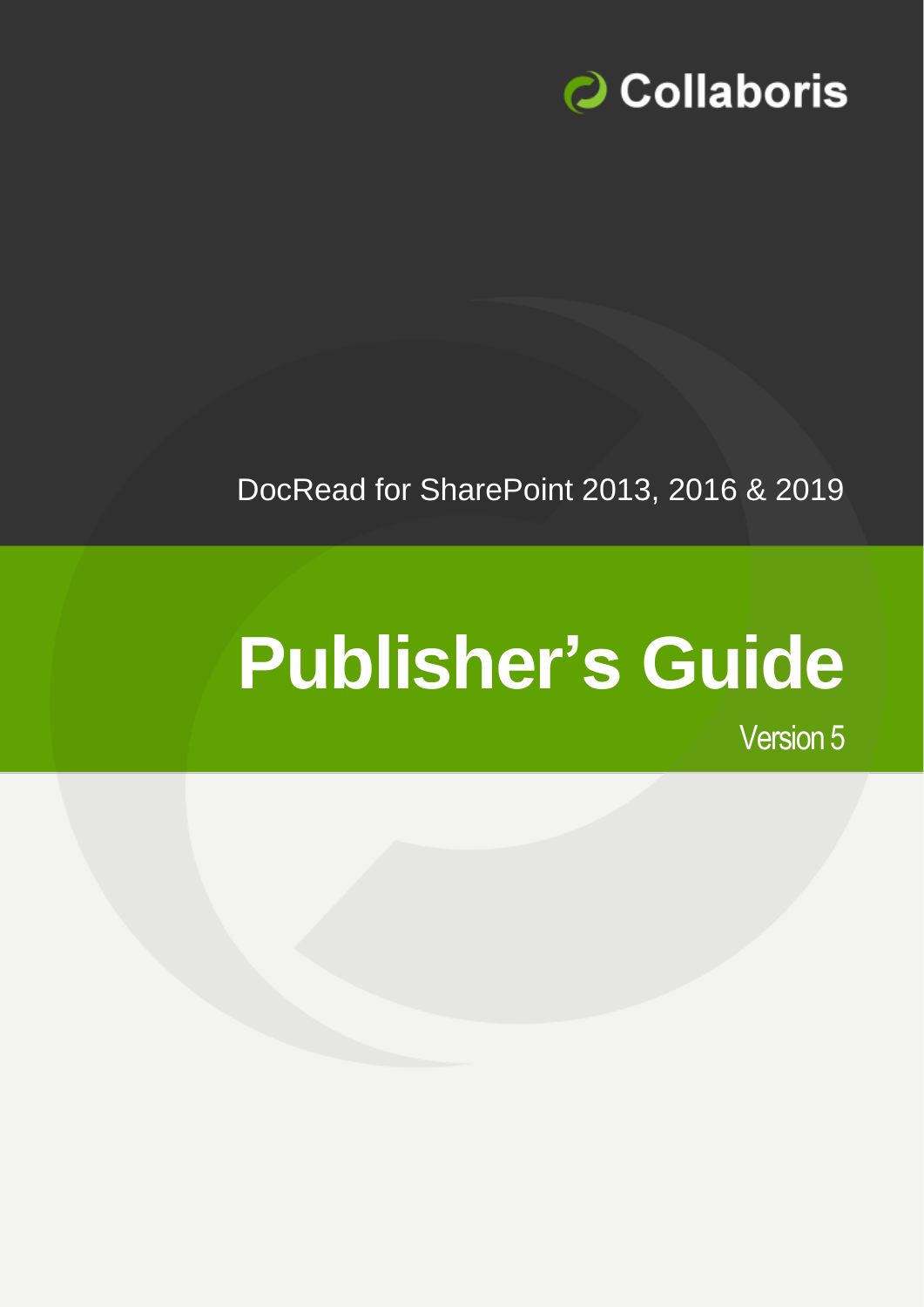# **Contents**

| 1            | <b>Intended Audience</b>                                                                                                                                                                                                                        | $\mathbf{2}$                       |
|--------------|-------------------------------------------------------------------------------------------------------------------------------------------------------------------------------------------------------------------------------------------------|------------------------------------|
| $\mathbf{2}$ | <b>Prerequisites</b>                                                                                                                                                                                                                            | 2                                  |
| 3            | <b>Introduction</b>                                                                                                                                                                                                                             | $\mathbf{2}$                       |
| 4            | <b>Adding Documents to a DocRead Enabled Library</b>                                                                                                                                                                                            | 3                                  |
| 5            | <b>DocRead Settings</b><br>5.1 Templates<br>5.2 Reset Tasks<br>5.3 Publishing date<br>5.4 Expiry Date                                                                                                                                           | 6<br>7<br>$\overline{7}$<br>8<br>8 |
| 6            | <b>Message Templates</b><br>6.1 Creating a new Template<br>6.2 Changing the Email templates<br>6.3 Change the Task Panel messages<br>6.4 Changing the Terms and Conditions statement<br>6.5 Selecting the correct template for the DocRead task | 9<br>9<br>9<br>10<br>12<br>14      |
| 7            | <b>Troubleshooting</b>                                                                                                                                                                                                                          | 15                                 |
| 8            | <b>Support</b>                                                                                                                                                                                                                                  | 15                                 |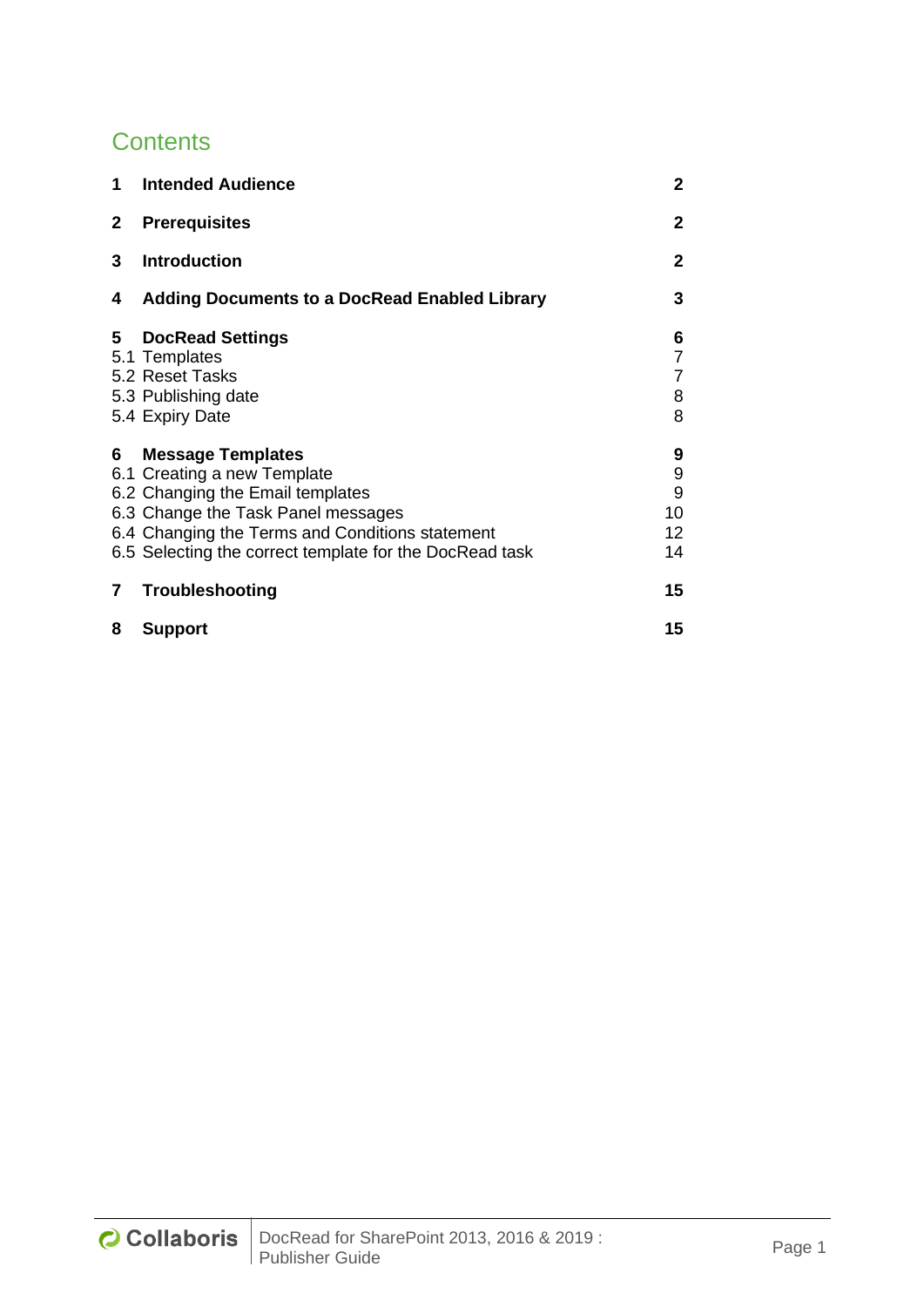## <span id="page-2-0"></span>1 Intended Audience

This document is intended to be read and understood by users who wish to:

- Publish documents to a SharePoint Library and
- Ensure those documents are read and acknowledged by End Users

## <span id="page-2-1"></span>2 Prerequisites

Before using this guide, please ensure the following conditions have been met:

- ✓ DocRead must have been installed and configured in your SharePoint Farm.
- $\checkmark$  A Site Owner (user with 'Full Control') needs to have activated DocRead against the relevant sites and Document Libraries that you wish to configure.
- $\checkmark$  You are logging onto SharePoint as a user who has 'Contribute' permission over the site where you want to configure DocRead.
- $\checkmark$  You are logging onto SharePoint as a user who is in the 'DocRead Publishers' group.

## <span id="page-2-2"></span>3 Introduction

This guide is intended to help you administer DocRead within your sites and site collections on your organisation's SharePoint intranet or internet.

Please refer to the DocRead System Administrator's Guide if these have not already been completed.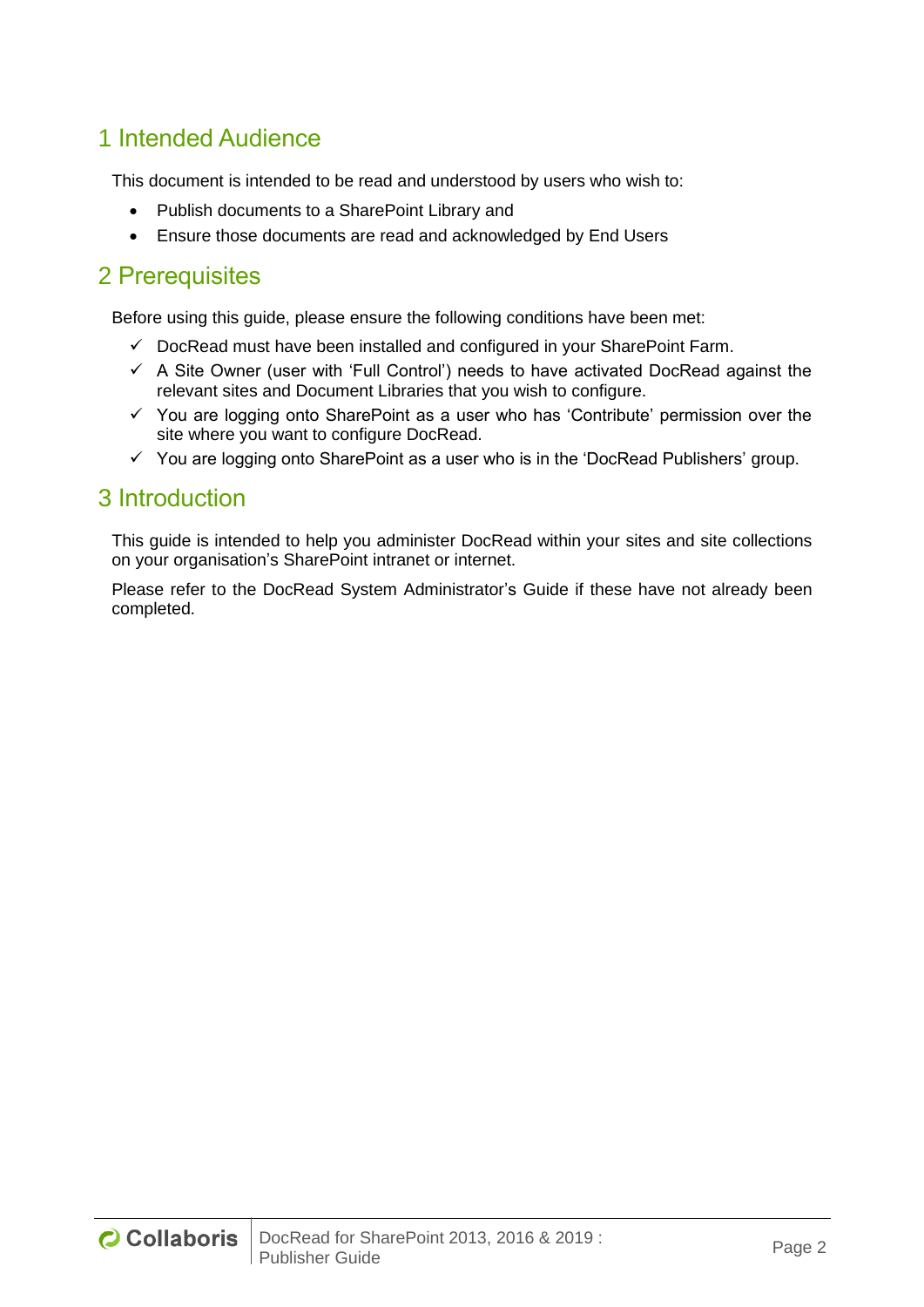# <span id="page-3-0"></span>4 Adding Documents to a DocRead Enabled Library

After DocRead has been activated against your Document Libraries, you may begin to upload documents to these Libraries (or use items already stored within them) and use DocRead to request readership confirmation.

**Note:** A DocRead enabled document library will display an additional 'DocRead Tasks' option in the Library tools ribbon as shown below. If this option is not available, please refer to your DocRead Administrator and request that DocRead is enabled on the document library.



If you have chosen pre-existing documents you simply need to edit each document's properties to assign individual users, groups or audiences. If this is the case please proceed to step 5, otherwise start with step 1.

- 1. From the 'Settings' menu select 'Site Contents'.
- 2. Select a DocRead enabled Document Library which needs to contain the required documents.
- 3. You can simply 'drag and drop' new files into this document library or select '+ new document'.



4. Use the 'Browse' button to navigate to the document you wish to upload and click 'OK'

| Add a document |                                                                         | ×      |
|----------------|-------------------------------------------------------------------------|--------|
| Choose a file  |                                                                         | Browse |
|                | Upload files using Windows Explorer instead<br>Overwrite existing files |        |
|                | ОК                                                                      | Cancel |

5. Input (or edit for an existing document) information about the document.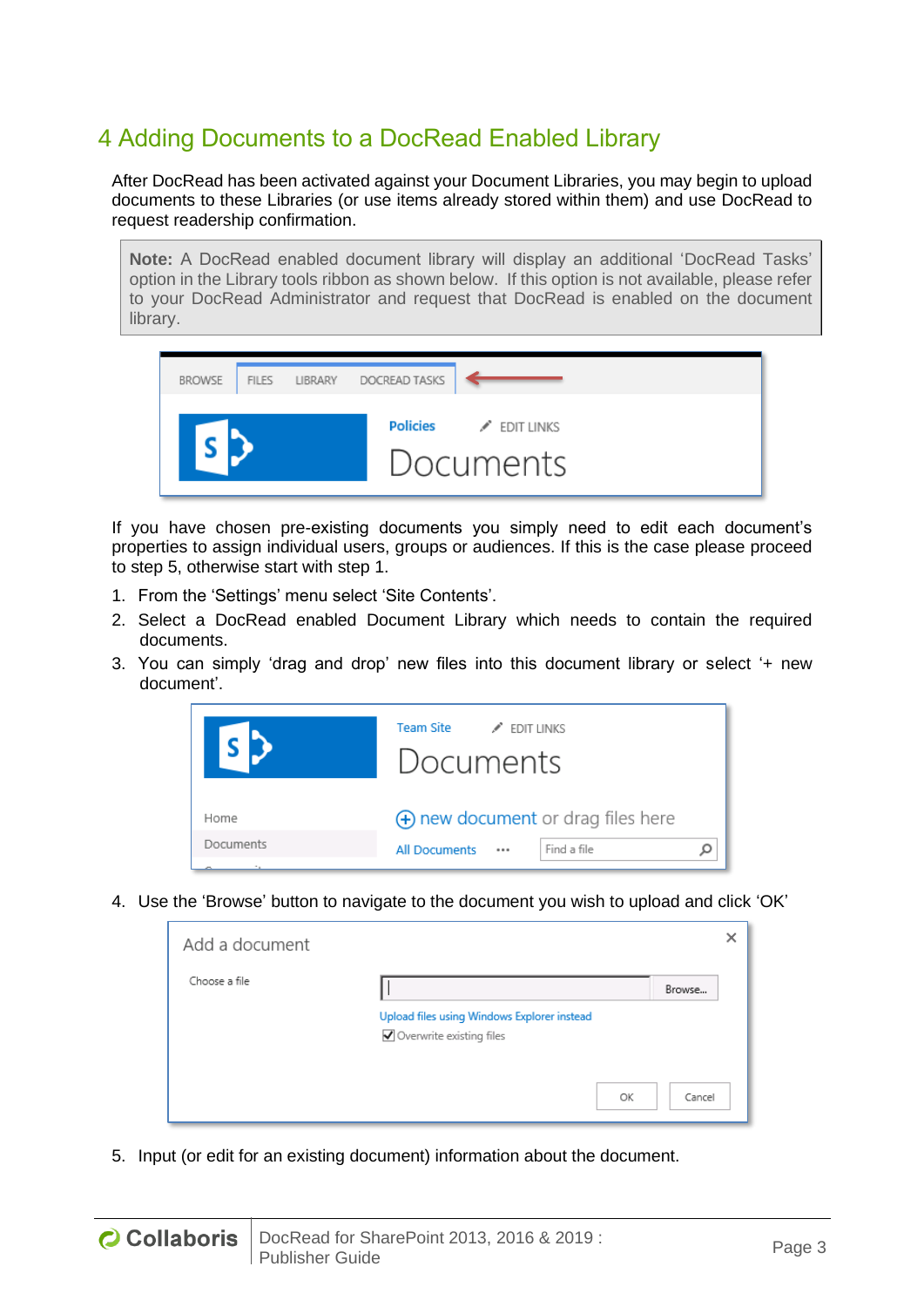| ×<br>Save<br>Cancel                       | X <sub>o</sub> Cut<br>lin Copy<br>Paste | Deletr<br>Item                                               |                                                                                    |
|-------------------------------------------|-----------------------------------------|--------------------------------------------------------------|------------------------------------------------------------------------------------|
| Commit                                    | Clipboard                               | Actions                                                      |                                                                                    |
| Recent<br>Announcements                   |                                         | Name *                                                       | .docx<br>Health Safety And Wellbeing                                               |
| Policy Links                              |                                         | Title                                                        | Health Safety And Wellbeing                                                        |
| Policy Library<br>DocSurvey training quiz |                                         | Required Audiences                                           | All Users Group<br>る国                                                              |
| Employee satisfaction<br>survey Oct 2014  |                                         |                                                              | Acknowledgement Period (days) : 7                                                  |
| My Required Reading                       |                                         | Recommended Audiences                                        |                                                                                    |
| <b>Stress Policy</b>                      |                                         |                                                              | み目                                                                                 |
| Site Contents                             |                                         |                                                              | Acknowledgement Period (days) :   14                                               |
|                                           |                                         | Reading Task Link                                            | http://portal.unitedexports.net/Policies/Documents?<br>$DocReadDocId = 5$          |
|                                           |                                         | DocRead Comment                                              | Please read and acknowledge this documnet before your next<br>team safety briefing |
|                                           |                                         |                                                              |                                                                                    |
|                                           |                                         | Policy Type                                                  | Health and Safety                                                                  |
|                                           |                                         | Policy Owner                                                 |                                                                                    |
|                                           |                                         | Policy Author                                                |                                                                                    |
|                                           |                                         | Version: 1.0<br>Created at 7/21/2013 2:26 PM by□ Helen Jones | Save<br>Cancel<br>Last modified at 10/9/2014 1:10 PM by □ Helen Jones              |

**Note:** If the Required and Recommended Audience boxes are not available for you to amend it is because you are not a member of the DocRead Publishers group that has been selected for this site.

6. Define the required and recommended audiences that you wish to view the document.

Use 'Required Audiences' when you want to ensure that users will read a document by a specified deadline. Tasks assigned to the Required Audiences will automatically become overdue if they are not completed by the deadline date.

Use 'Recommended Audiences' when you want to recommend (but not enforce) a document to users. Tasks assigned to the recommended audiences never become overdue (you are basically recommending that a user should read the document by a given date).

**Note:** The 'Acknowledgement Period (days)' shown reflect the default settings used by the SharePoint System Administrator during the Initial DocRead Setup process. They may be amended on a per document basis on this screen to a more appropriate value if required.

By using the 'Browse' icon DocRead will display a screen that will allow you to find Individual Users, Groups or SharePoint Global Audiences. The options available will reflect how your organisation structures groups and departments within Active Directory and SharePoint. Click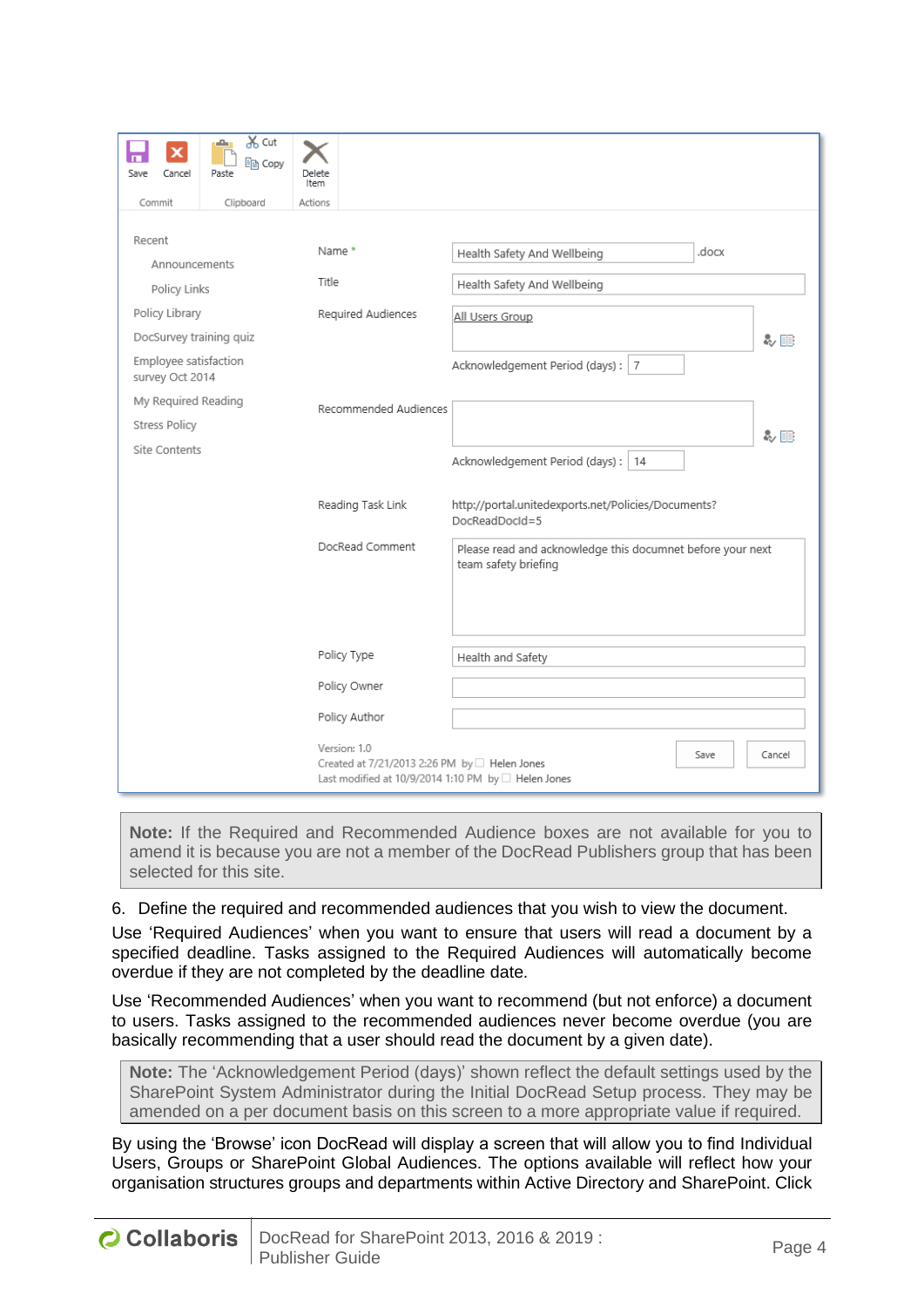on the required groups or audiences (you may choose as many as you wish) and click 'Add', then 'OK'.

**Note:** If 'Global Audiences' have been enabled on this site (via the DocRead site settings page) you will not be able to select individual users or AD groups. If you need this functionality please contact your System Administrator.

**Note:** It is important that your audiences and groups have the rights to 'read' the document you have assigned to them. DocRead does not bypass standard SharePoint security. Contact the Site Owner for more information.

- 7. Enter the number of days you wish to allow your selected users to complete the reading task in the 'Acknowledgement Period (days)' box. The values that appear initially reflect the default number of days input by an administrator during the DocRead installation and setup process and can be amended on a per document basis.
- 8. If you have elected to use a comments column with DocRead on this document library you may also add a comment that will be displayed to the user during their task confirmation process as well as in their email notifications. These may be viewed by the user on receiving a task here:

| <b>DocRead Task Details</b>                                                                    |                  | ×        |
|------------------------------------------------------------------------------------------------|------------------|----------|
| Details<br>Task                                                                                | Confirmation     | Receipts |
| <b>Reading is Overdue.</b><br>The time allocated for you to read this<br>document has elapsed. |                  |          |
| <b>Audience</b>                                                                                | SP2013\Marketing |          |
| <b>Task Type</b>                                                                               | Required         |          |
| <b>Date Assigned</b>                                                                           | 10/9/2014        |          |
| <b>Due Date</b>                                                                                | 10/16/2014       |          |
| <b>Status</b>                                                                                  | Assigned         |          |
| <b>Version</b>                                                                                 |                  |          |
| <b>Date Completed</b>                                                                          |                  |          |
| <b>View Comments</b>                                                                           |                  |          |
|                                                                                                |                  |          |
|                                                                                                |                  |          |
|                                                                                                |                  |          |
|                                                                                                |                  | Close    |

**Note:** If no comments are used the 'view comments' link will be hidden.

9. The reading task link provides a very convenient method to copy and paste a direct link into other documents, webpages, emails, etc. This can be useful if you need to send an email to users who need a 'special reminder' to complete the task. This link will automatically load the task information panel ready for the user to read and confirm.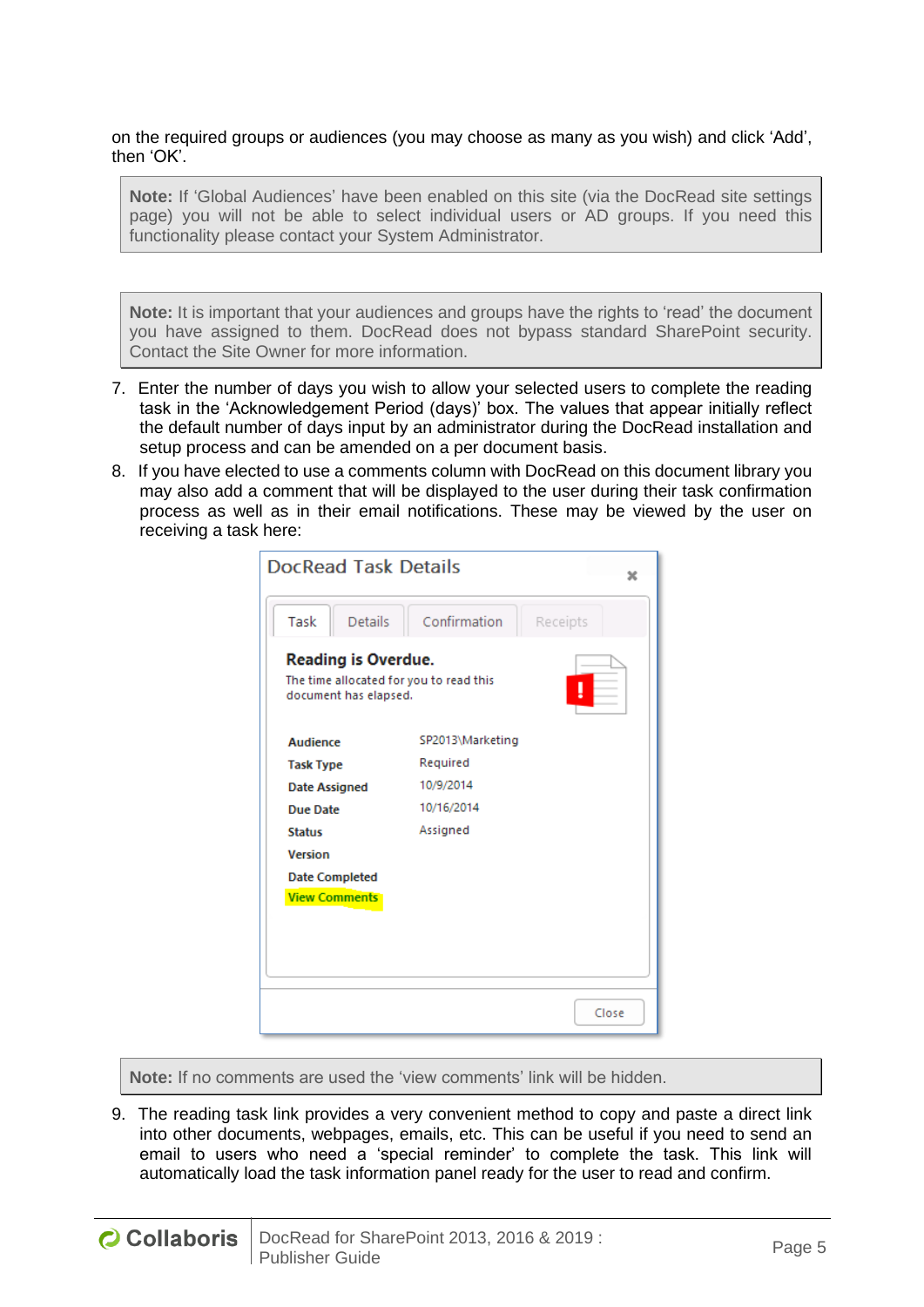10. Click 'Save'.

11. Remember to Check in your document and publish a major version if you are using these settings on your document library.

**Note:** DocRead will only assign tasks for fully published documents therefore it is important that you complete the document check in and publishing routines as normal. If you wish to work on a document and not allow DocRead to distribute it then keep the document as a draft copy (e.g. v1.2).

12. The reading tasks will be assigned the next time the DocRead timer job runs (as scheduled by an Administrator during the DocRead installation process.

# <span id="page-6-0"></span>5 DocRead Settings

Version 3.0 introduced more control over publishing dates for a document or item that will be assigned via DocRead and also moves the 'Reset Task' option to the 'DocRead Settings' menu. To access the 'DocRead Settings' options.

1. Click on the ellipsis '…' to the right of the document name and again in the pop up window.

| Policy Library o                                             |                                                                                       |                    |                       |                      |
|--------------------------------------------------------------|---------------------------------------------------------------------------------------|--------------------|-----------------------|----------------------|
| $(\times)$                                                   | You have overdue reading tasks for documents in this library. View your DocRead tasks |                    |                       |                      |
| $\left( \widehat{+} \right)$ new document or drag files here |                                                                                       |                    |                       |                      |
| Find a file<br>All Documents<br>                             | ×<br>Accident reporting policy.d                                                      |                    |                       |                      |
| Name                                                         | Changed by you on 11/11/2014 11:17 AM                                                 | Policy Author      | ID<br>DocRead Comment | Policy Type          |
| 鳕<br>Accident reporting<br>$\sim$<br>policy                  | Shared with lots of people<br>http://portal.unitedexports.net/Policies/Doct           | Percy<br>Publisher | 11                    | Health and<br>Safety |
| 垂<br>Alcohol and drug abuse<br><br>policy                    |                                                                                       | Percy<br>Publisher | 12                    | Health and<br>Safety |
| 鳕<br>Annual Holiday<br>$-0.00$<br>Entitlement Policy         | SHARE<br><b>EDIT</b><br><b>FOLLOW</b><br>                                             | Percy<br>Publisher | 13                    | Employee<br>Benefits |

2. Select 'DocRead Settings'.

|   |                      | (+) new document or drag files here- |          |                                                                             |               |                             |                    |    |                                                          |                      |
|---|----------------------|--------------------------------------|----------|-----------------------------------------------------------------------------|---------------|-----------------------------|--------------------|----|----------------------------------------------------------|----------------------|
|   | <b>All Documents</b> | Find a file<br>                      |          | Accident reporting policy.d                                                 |               | $\times$                    |                    |    |                                                          |                      |
| ✓ |                      | Name                                 |          | Changed by you on 11/11/2014 11:17 AM                                       |               |                             | Policy Author      | ID | DocRead Comment                                          | Policy Type          |
|   | 帽                    | Accident reporting<br>policy         | $\cdots$ | Shared with lots of people<br>http://portal.unitedexports.net/Policies/Docl |               |                             | Percy<br>Publisher | 11 |                                                          | Health and<br>Safety |
|   | 帽                    | Alcohol and drug abuse<br>policy     |          |                                                                             |               |                             | Percy<br>Publisher | 12 |                                                          | Health and<br>Safety |
|   | wË                   | Annual Holiday<br>Entitlement Policy | $\cdots$ | SHARE<br><b>EDIT</b>                                                        | <b>FOLLOW</b> | <br>Reading Requirements In | <b>Dormu</b>       | 13 |                                                          | Employee<br>Benefits |
|   | ñИ                   | Computer Use Policy                  |          | October 9, 2014                                                             |               | DocRead Settings            |                    | 14 | Please read the document<br>and pay particular attention |                      |
|   |                      |                                      |          |                                                                             |               | <b>View Properties</b>      |                    |    | to the section about<br>keyboard usage.                  |                      |

3. This will open up a new page as shown below.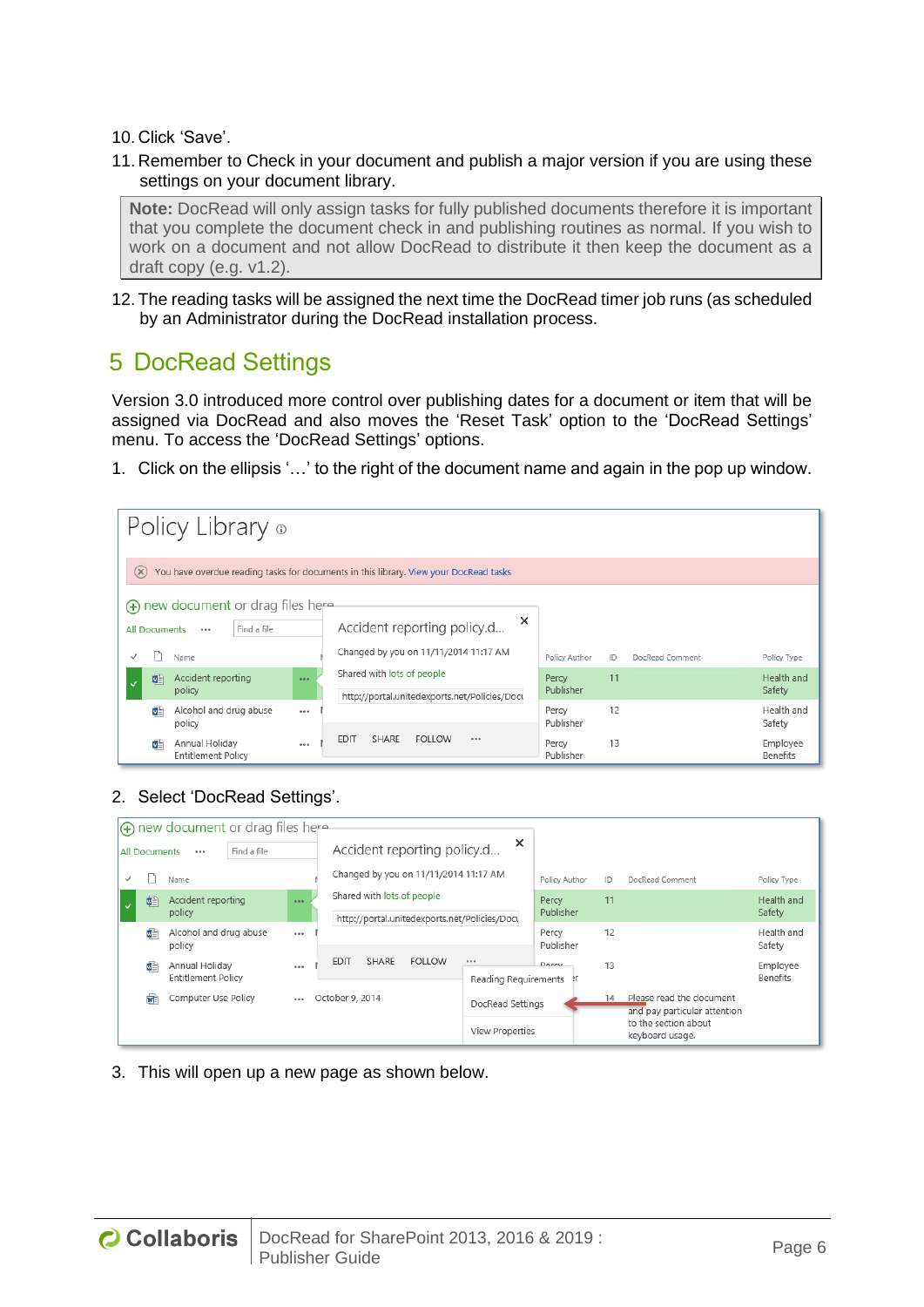| DocRead Settings                                                                                                                                                                                                                       |                                                               | × |
|----------------------------------------------------------------------------------------------------------------------------------------------------------------------------------------------------------------------------------------|---------------------------------------------------------------|---|
| Template<br>Select the template to be used by<br>the reading tasks associated with<br>the document                                                                                                                                     | Please Select<br>▼<br>Create new template                     |   |
| Reset Tasks<br>Resets all DocRead Tasks<br>associated with the document                                                                                                                                                                | Reset Tasks<br>Tasks will be reset by the next processing job |   |
| Publishing Date<br>Choose an publishing date if you<br>wish DocRead to only start to<br>assign tasks after a specified date.                                                                                                           | ۳                                                             |   |
| Expiry Date<br>Choose an expiry date if you wish<br>DocRead to stop assigning new<br>tasks after a specified date.<br>Existing tasks that have not been<br>completed will also be deleted.<br>Completed tasks will remain<br>unchanged |                                                               |   |
|                                                                                                                                                                                                                                        | ОΚ<br>Cancel                                                  |   |

## <span id="page-7-0"></span>5.1 Templates

See section 6 of this manual for information on how create and assign templates to documents.

## <span id="page-7-1"></span>5.2 Reset Tasks

If, after assigning the original task, an amendment is required to the original document or list item which you need all users to re-acknowledge regardless of whether they have completed the original task, simply check the 'Reset Tasks' box and click 'OK'.

#### Reset Tasks

Resets all DocRead Tasks associated with the document

Reset Tasks Tasks will be reset by the next processing job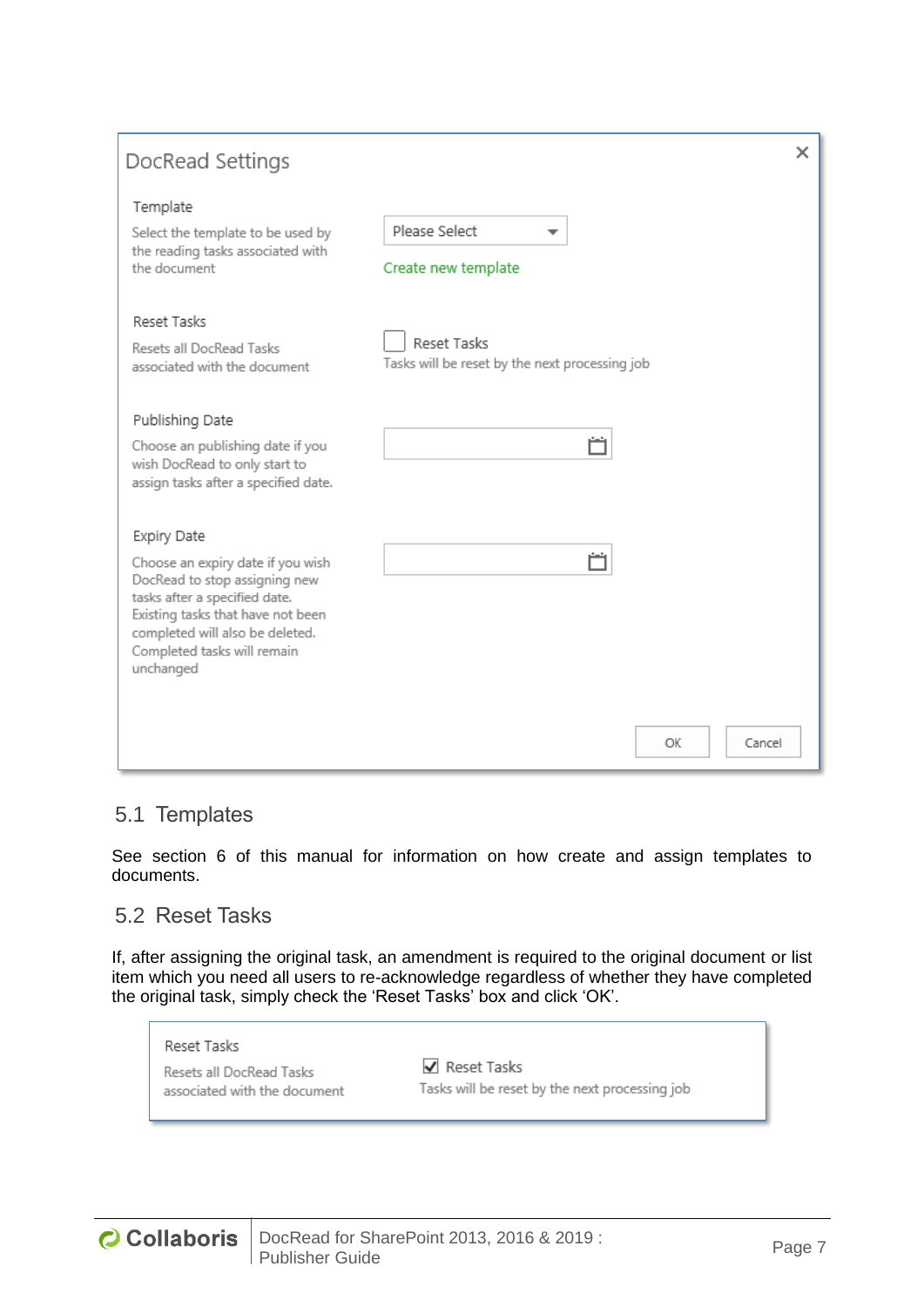When the timer jobs next run (depending on the schedule chosen) the tasks assigned to the original document will be deleted. Negative reading receipts will be generated for users who had not completed the task before it was reset and new tasks will be assigned to all users.

### <span id="page-8-0"></span>5.3 Publishing date

The creation of DocRead tasks may be delayed until a specific date is reached.

| Publishing Date<br>Choose an publishing date if you                   |  |
|-----------------------------------------------------------------------|--|
| wish DocRead to only start to<br>assign tasks after a specified date. |  |

By selecting a publishing date you can create your document / policy / item in advance, ensure that it is fully approved and checked in, have the relevant DocRead audiences assigned and relax in the knowledge that DocRead won't assign tasks until the relevant publishing date arrives.

**Note:** The DocRead tasks will actually be generated during the first scheduled Reading Tasks job that runs after the date you set. Please check with your System Administrator to find out how frequently these run.

## <span id="page-8-1"></span>5.4 Expiry Date

Setting an expiry date for the DocRead task can be really useful if the information has a finite lifespan.

| Expiry Date<br>Choose an expiry date if you wish<br>DocRead to stop assigning new<br>tasks after a specified date.<br>Existing tasks that have not been<br>completed will also be deleted.<br>Completed tasks will remain<br>unchanged |              |
|----------------------------------------------------------------------------------------------------------------------------------------------------------------------------------------------------------------------------------------|--------------|
|                                                                                                                                                                                                                                        | ОΚ<br>Cancel |

Once this date is reached, DocRead will no longer create new reading tasks for the item and any existing incomplete tasks will be removed from users reading lists causing the creation of a negative reading receipt stating that the expiry date had been reached.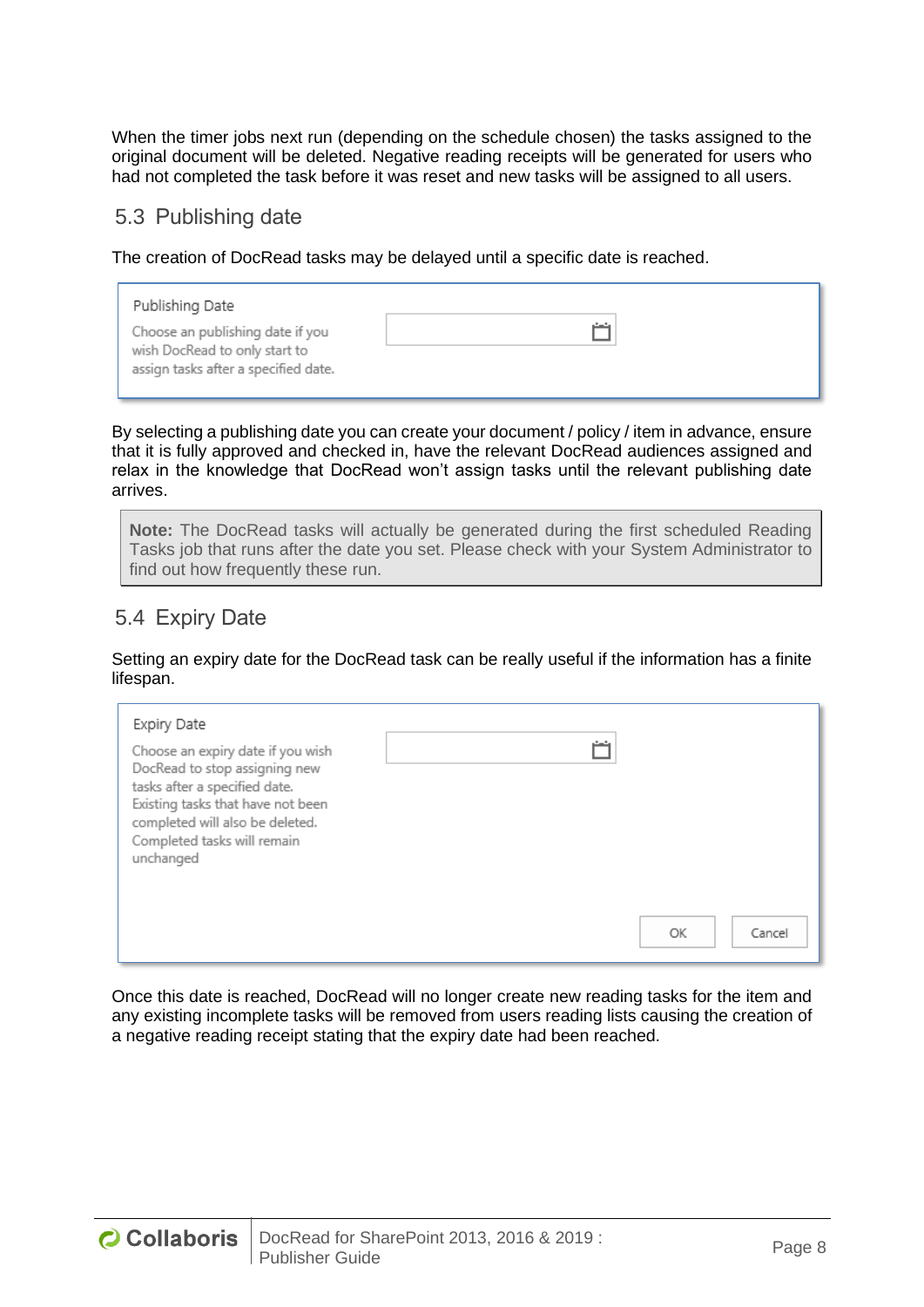## <span id="page-9-0"></span>6 Message Templates

DocRead version 3.0 introduced a new feature providing the ability to assign tasks to users with different messages that you can create and specify e.g. "please read this document", "please watch this video" or "please complete this questionnaire". This feature also makes it possible to create templates and send messages in local languages.

Different message templates can be created at site level and used alongside any task assigned from DocRead enabled libraries and lists in that Site.

Options to amend the Email Templates, Task panel messages and Terms and Conditions are available.

You may find it useful to create a new default set of templates to include organisational images, logos and standard phrases and then clone the basic set (i.e. opening the basic set up and saving with a new template name) before amending it for specific task messages.

- <span id="page-9-1"></span>6.1 Creating a new Template
- 1. Navigate to the site where you want to create specific templates and go to 'Site Settings'.
- 2. From the DocRead 'Manage Templates' option, existing templates will be listed on this page.
- 3. Select 'Create Template'.



4. Give your new Template suite a name and description.

| Create Template |                                                                                                        |  |
|-----------------|--------------------------------------------------------------------------------------------------------|--|
| Name            | Read a document or policy                                                                              |  |
| Description     | These descriptions are relevant when requesting that employees read a document or policy using DocRead |  |

**Note:** This template will only be available for tasks assigned via DocRead from this site.

#### <span id="page-9-2"></span>6.2 Changing the Email templates

DocRead ships with three basic email templates which are used when tasks are assigned, completed or fall overdue these can be used as starting points for any template amendments you wish to make.

1. Use the drop down arrow to select the email template you wish to amend (Completed, Required, Overdue)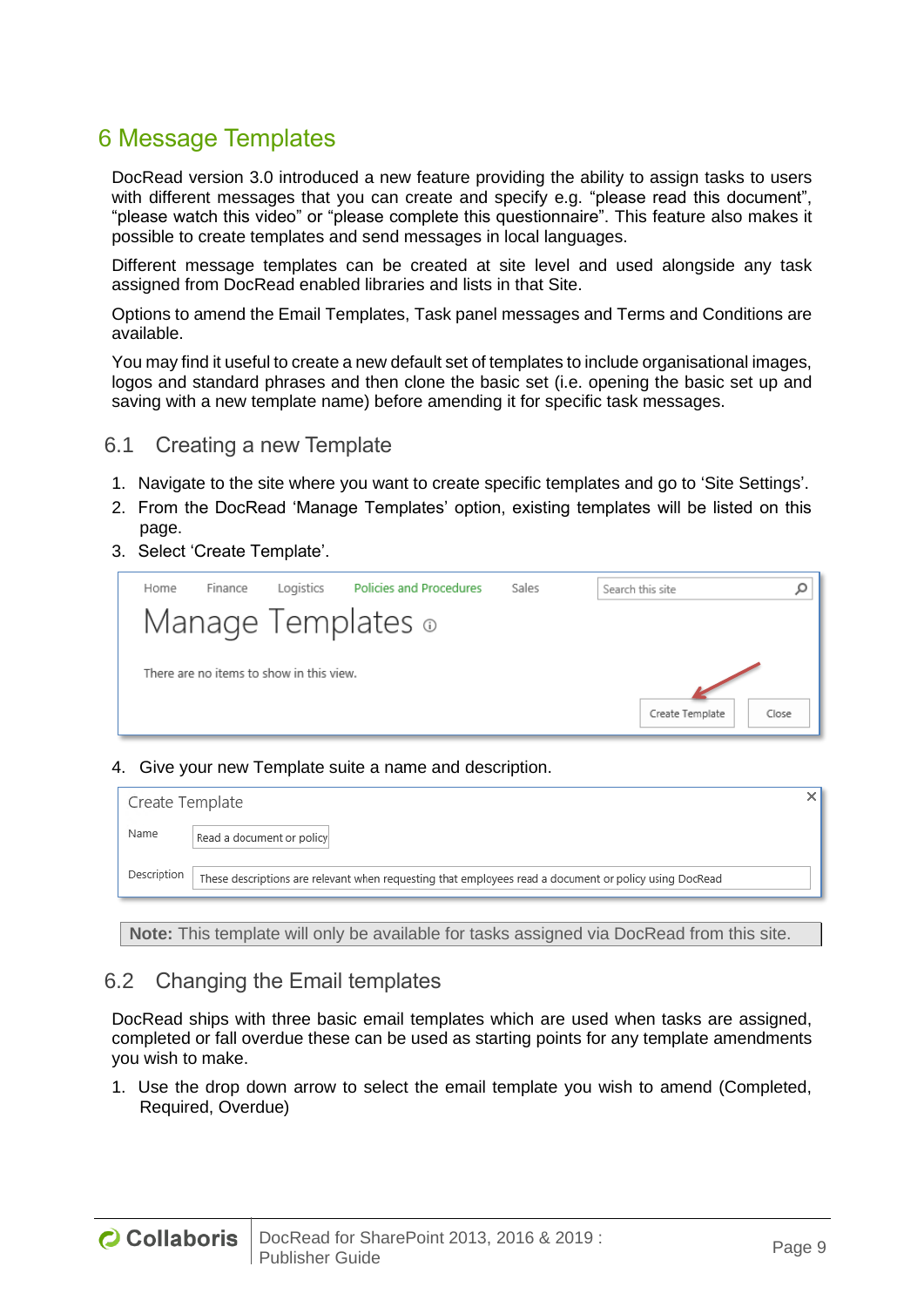| <b>EMAIL</b> | TASK PANEL | TERMS AND CONDITIONS       |        |
|--------------|------------|----------------------------|--------|
| Status       | Completed  |                            |        |
|              | Completed  |                            |        |
| Subject      | Required   |                            | Ju com |
|              | Overdue    |                            |        |
|              |            | DocRead Email Notification |        |

#### 2. Amend the text / format as required and click 'save' or select a different element to amend.

| Status  | Completed<br>Preview<br>▼                                                    | Tokens |
|---------|------------------------------------------------------------------------------|--------|
| Subject | You have confirmed that you completed a reading task assigned to you.        |        |
|         | DocRead Email Notification                                                   |        |
|         | <b>Action Completed</b><br>{CompanyName}                                     |        |
|         |                                                                              |        |
|         | <b>Reading Task Completed</b>                                                |        |
|         | You have confirmed that you have read "{DocumentName}"                       |        |
|         | Task Created on: {CreationDate}                                              |        |
|         | Task Deadline: {DueDate}                                                     |        |
|         | Task Completed on: {CompletionDate}                                          |        |
|         | Description:                                                                 |        |
|         | Thank you for confirming that you have read the document {DocumentName}. The |        |

## <span id="page-10-0"></span>6.3 Change the Task Panel messages

1. Use the drop down arrow to select the message type you wish to amend.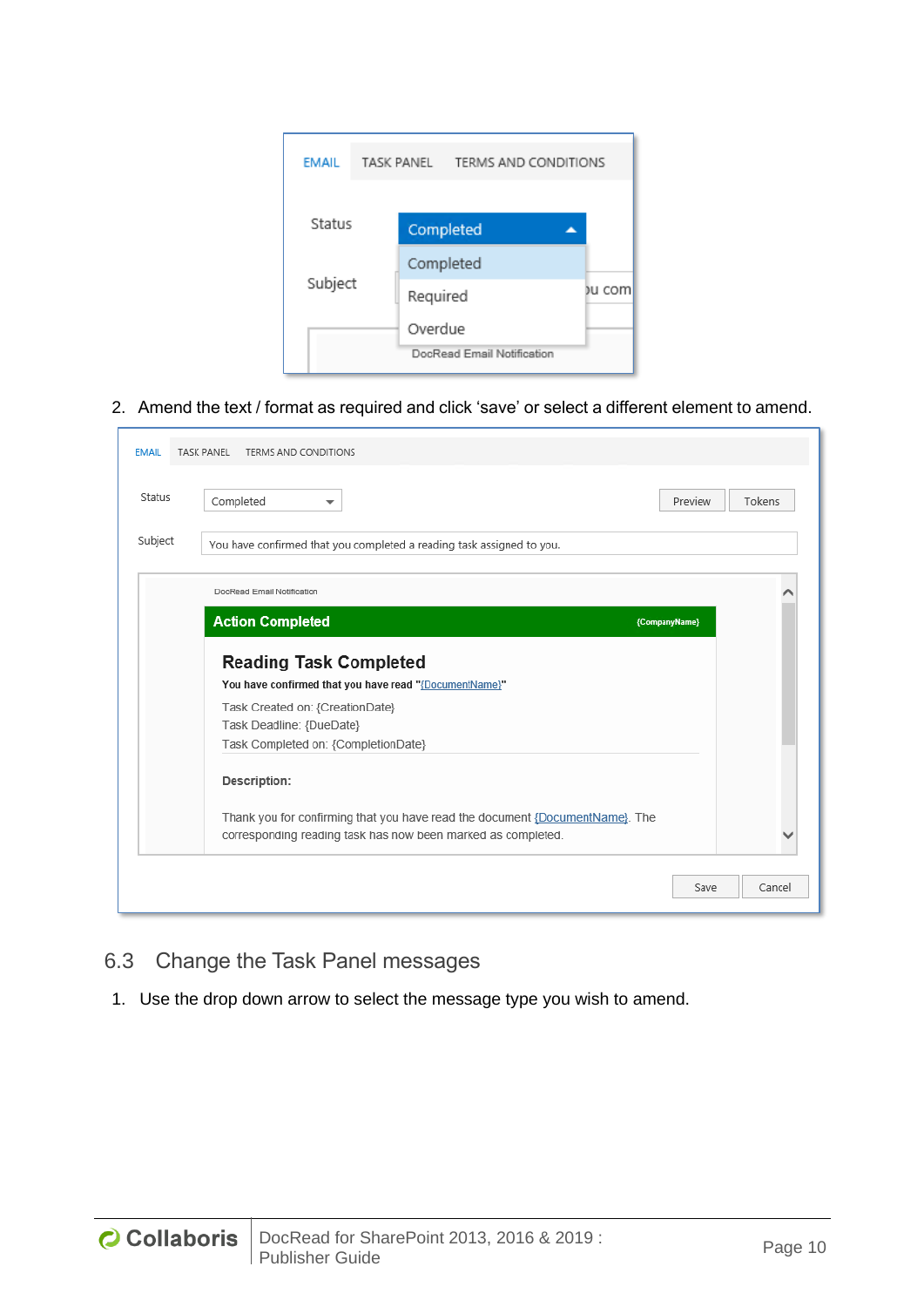| <b>TASK PANEL</b><br>EMAIL | TERMS AND CONDITIONS                                                                                                                                                  |
|----------------------------|-----------------------------------------------------------------------------------------------------------------------------------------------------------------------|
| Status messages            | Configures the messages shown to the user on the task panel                                                                                                           |
| Status                     | Required<br>┻                                                                                                                                                         |
| Title                      | Required<br>Recommended                                                                                                                                               |
| Message                    | Completed<br>his document<br>Deleted                                                                                                                                  |
| View Link<br>to the task.  | NotRequired<br>Action Button<br>Overdue<br>Configures the text or the mix that uisplays the item attached<br>Configures the text displayed on the task action button. |
| View Link Text             | Action Button<br>Confirm<br>View Document<br>Text                                                                                                                     |

2. The title and message fields are shown on the 'Task' and 'Confirmation' tabs on the Task Panel and may be amended as required. You may wish to change the text to state "You are required to read and follow this policy" for example.

| Status  | Reauired<br>▼                          |
|---------|----------------------------------------|
| Title   | Reading Required                       |
| Message | You are required to read this document |

This will amend the text viewed by the user here:



3. The link text is displayed under the document icon on the Detail and Confirmation tabs and can be amended as required. You may find it helpful to change this text to something like "watch video" or "read policy" for example, please try to keep this brief.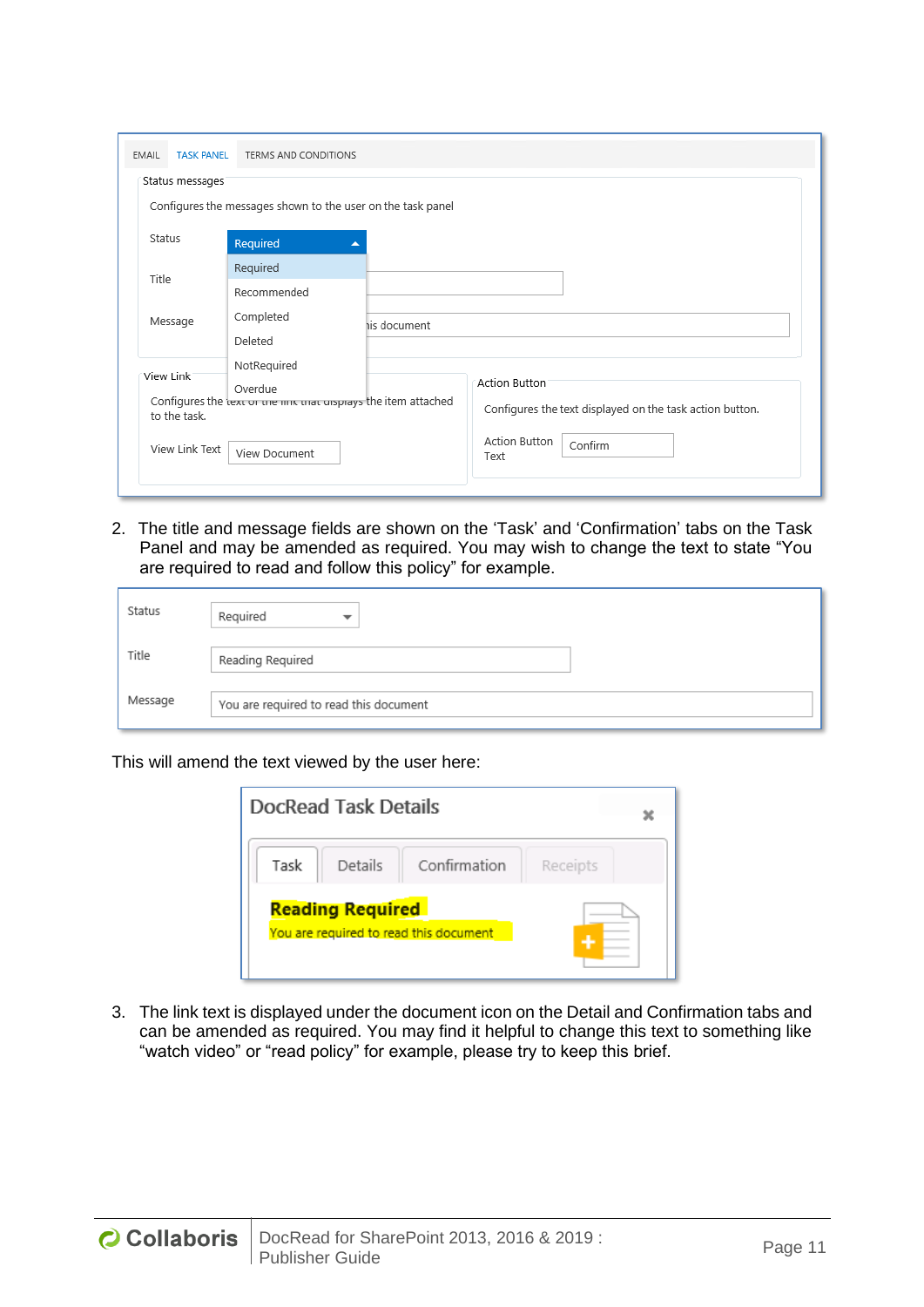| View Link                                                                       |  |
|---------------------------------------------------------------------------------|--|
| Configures the text of the link that displays the item attached<br>to the task. |  |
| View Link Text<br>View Document                                                 |  |

This will amend the text viewed by the user here:



4. The action button is the final button that the user will use to confirm that they have acted in line with your instructions and may be amended as required. Suggestions for an alternative text could be "agree", "complete" for example.

| Action Button                                            |         |  |  |  |  |
|----------------------------------------------------------|---------|--|--|--|--|
| Configures the text displayed on the task action button. |         |  |  |  |  |
| Action Button<br>Text                                    | Confirm |  |  |  |  |

This will amend the text viewed by the user here:

| <b>Terms and Conditions</b>                                                                                                                                                                  |         |
|----------------------------------------------------------------------------------------------------------------------------------------------------------------------------------------------|---------|
| You are required to read this document. After reading the<br>document tick the box below and click Confirm. I hereby confirm<br>that I have read the document that is linked from this page. |         |
| agree                                                                                                                                                                                        | Confirm |

- <span id="page-12-0"></span>6.4 Changing the Terms and Conditions statement
- 1. The terms and conditions statement provides a comment that the user must accept / agree to before being able to complete the task and can be amended to contain more appropriate organisational phrases as required. If you have changed earlier messages to include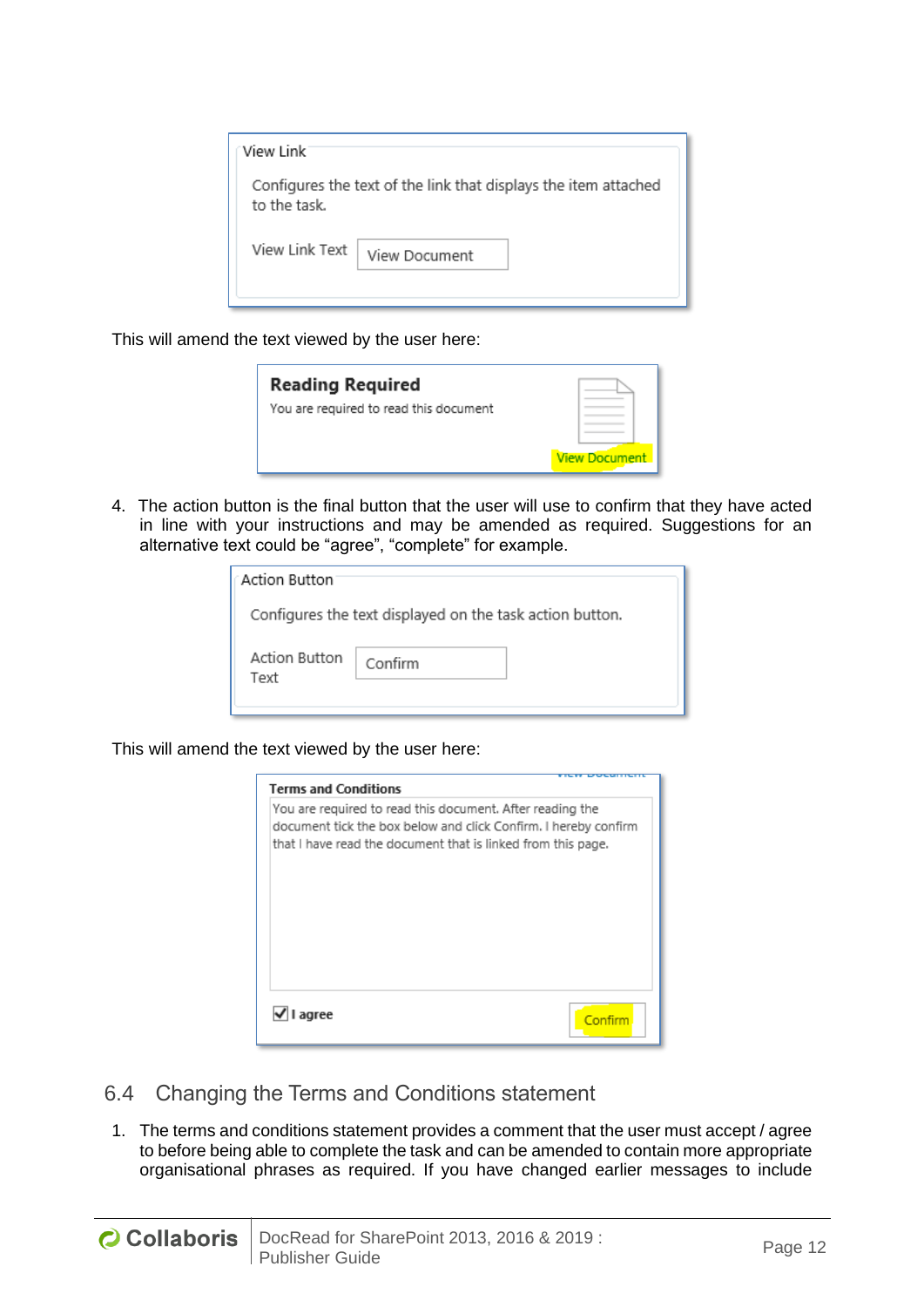#### watch a video or change the action button you may need to amend this statement as well to provide a consistent message.

#### Terms and Conditions

Specify the terms and condition message to be agreed by the user when completed a reading

#### Terms and Conditions

You are required to read this document. After reading the document tick the box below and click Confirm. I hereby confirm that I have read the document that is linked from this page.

#### This will amend the text viewed by the user here:

| <b>Terms and Conditions</b>                                     |         |
|-----------------------------------------------------------------|---------|
|                                                                 |         |
| You are required to read this document. After reading the       |         |
| document tick the box below and click Confirm. I hereby confirm |         |
|                                                                 |         |
| that I have read the document that is linked from this page.    |         |
|                                                                 |         |
|                                                                 |         |
|                                                                 |         |
|                                                                 |         |
|                                                                 |         |
|                                                                 |         |
|                                                                 |         |
|                                                                 |         |
|                                                                 |         |
|                                                                 |         |
|                                                                 |         |
|                                                                 |         |
|                                                                 |         |
| agree                                                           | Confirm |
|                                                                 |         |
|                                                                 |         |

2. The receipt messages (both positive and negative) are displayed to the user on the Reading Receipt provided to the user when they either complete or fail to complete a task using DocRead.

| Receipt Messages                                                                                                         |  |
|--------------------------------------------------------------------------------------------------------------------------|--|
| Configure the information messages that will be displayed on the DocRead receipts                                        |  |
| Positive Receipt                                                                                                         |  |
| This document certifies that the user "{Fields.UserName}" has confirmed reading the document "{Fields.DocumentTitle}" on |  |
| the date: {Fields.TaskCompletionDate}.                                                                                   |  |
|                                                                                                                          |  |
|                                                                                                                          |  |
| Negative Receipt                                                                                                         |  |
| This document confirms that the user "{Fields.UserName}" has failed to complete the task to read the                     |  |
| document "{Fields.DocumentTitle}".                                                                                       |  |
|                                                                                                                          |  |
|                                                                                                                          |  |
|                                                                                                                          |  |

#### This will amend the text viewed by the user here: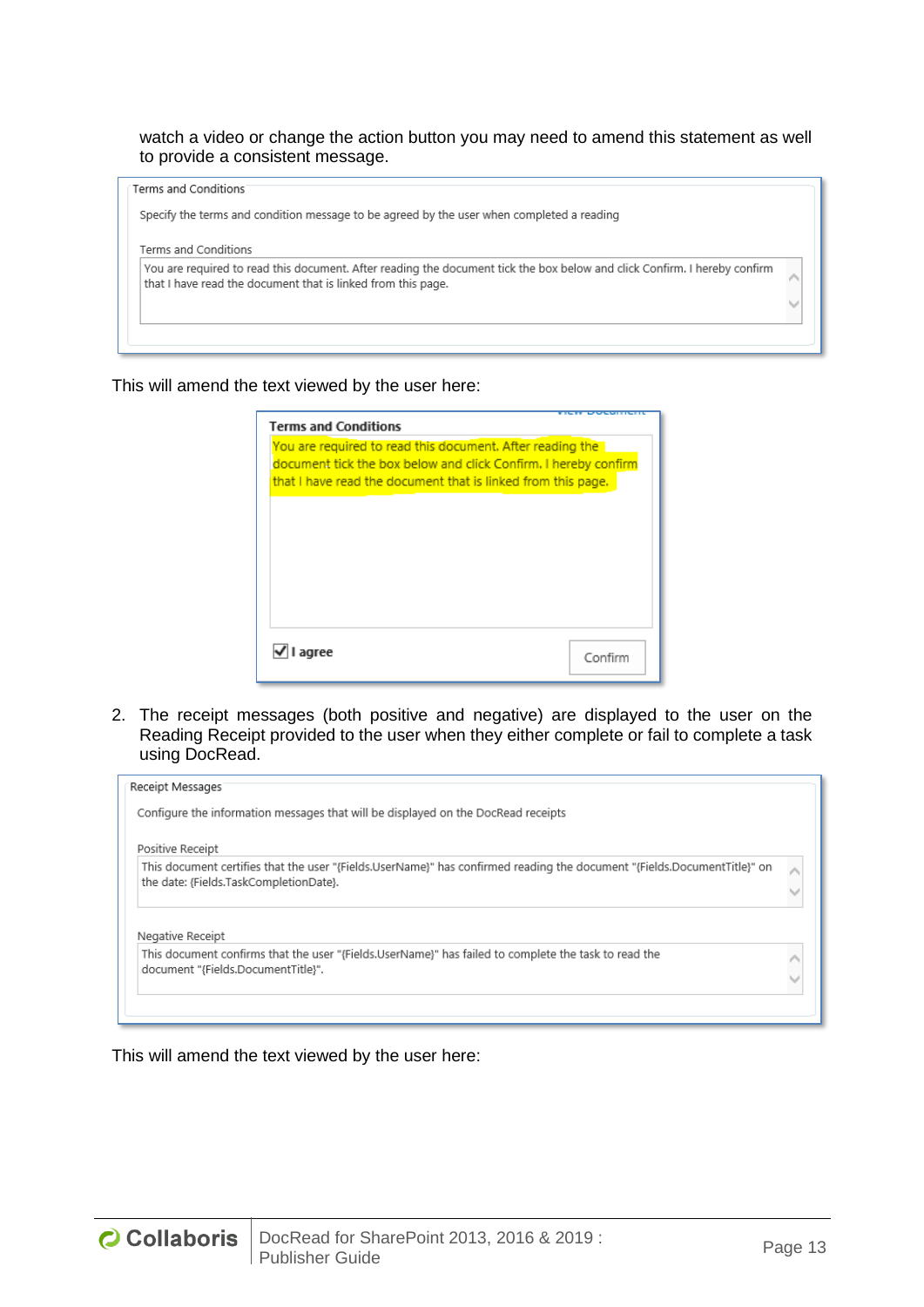|                             | <b>DocRead Receipt</b> |  |
|-----------------------------|------------------------|--|
| Receipt Nbr:<br>Created On: | 10/9/2014 12:46 PM     |  |
| Assigned To:                | sp2013\helen           |  |
| Issue Reason:               | Reading completed      |  |

## <span id="page-14-0"></span>6.5 Selecting the correct template for the DocRead task

Once you have a suite of available templates ready for use with DocRead, DocRead Publishers will be able to select the most appropriate collection for use with each individual DocRead task.

This option is reached by following the ellipsis '…' against the document / item to be assigned by DocRead and then choosing the "DocRead Settings" option.

|                      | Policy Library o                                               |          |                                                                                       |                          |                    |    |                                                          |                             |
|----------------------|----------------------------------------------------------------|----------|---------------------------------------------------------------------------------------|--------------------------|--------------------|----|----------------------------------------------------------|-----------------------------|
| $(\times)$           |                                                                |          | You have overdue reading tasks for documents in this library. View your DocRead tasks |                          |                    |    |                                                          |                             |
| <b>All Documents</b> | (+) new document or drag files here<br>Find a file<br><br>Name |          | Accident reporting policy.d<br>Changed by you on 11/11/2014 11:17 AM                  | ×                        | Policy Author      | ID | DocRead Comment                                          | Policy Type                 |
| 配                    | Accident reporting<br>policy                                   | $\cdots$ | Shared with lots of people<br>http://portal.unitedexports.net/Policies/Docl           |                          | Percy<br>Publisher | 11 |                                                          | Health and<br>Safety        |
| 嶦                    | Alcohol and drug abuse<br>policy                               |          |                                                                                       |                          | Percy<br>Publisher | 12 |                                                          | Health and<br>Safety        |
| dÈ                   | Annual Holiday<br><b>Entitlement Policy</b>                    |          | SHARE<br><b>EDIT</b><br><b>FOLLOW</b>                                                 |                          | Percy<br>Publisher | 13 |                                                          | Employee<br><b>Benefits</b> |
|                      |                                                                |          |                                                                                       |                          |                    |    |                                                          |                             |
|                      | new document or drag files here                                |          |                                                                                       |                          |                    |    |                                                          |                             |
| <b>All Documents</b> | Find a file<br>                                                |          | Accident reporting policy.d                                                           | ×                        |                    |    |                                                          |                             |
| ۱٦                   | Name                                                           |          | Changed by you on 11/11/2014 11:17 AM                                                 |                          | Policy Author      | ID | DocRead Comment                                          | Policy Type                 |
| 看                    | Accident reporting<br>policy                                   |          | Shared with lots of people<br>http://portal.unitedexports.net/Policies/Docl           |                          | Percy<br>Publisher | 11 |                                                          | Health and<br>Safety        |
| 嶒                    | Alcohol and drug abuse<br>policy                               |          |                                                                                       |                          | Percy<br>Publisher | 12 |                                                          | Health and<br>Safety        |
| 嶦                    | Annual Holiday<br>Entitlement Policy                           | $\cdots$ | SHARE<br><b>EDIT</b><br><b>FOLLOW</b>                                                 | <br>Reading Requirements | <b>Dorcy</b>       | 13 |                                                          | Employee<br><b>Benefits</b> |
| 耐                    | Computer Use Policy                                            | $\cdots$ | October 9, 2014                                                                       | DocRead Settings         |                    | 14 | Please read the document<br>and nou narticular attention |                             |

The relevant template for each document / item can be chosen from the drop down arrow.

View Properties

to the section about

keyboard usage.